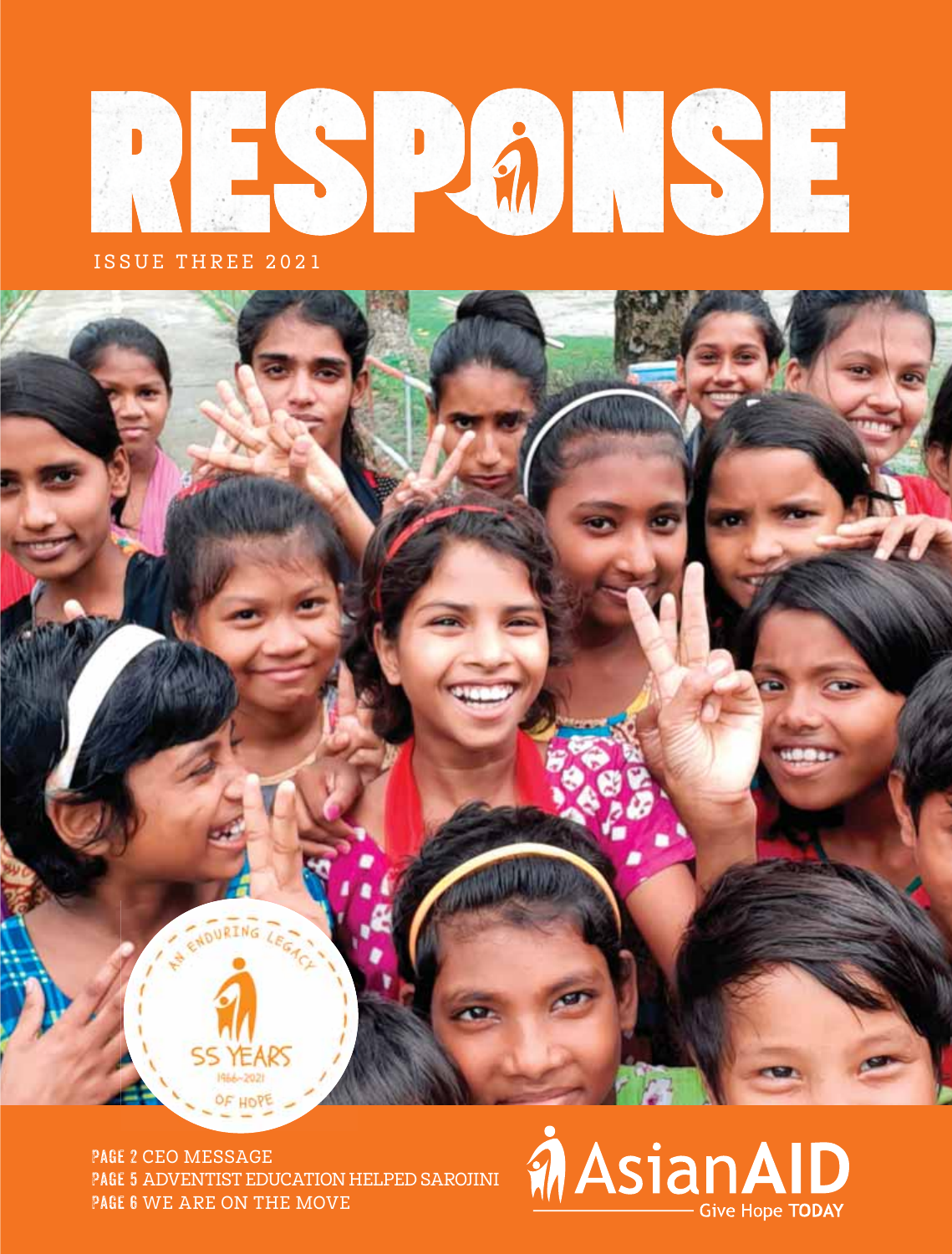# DEAR SUPPORTERS

FROM THE CEO

### **If there were a story of humble and unassuming beginnings, it is the story of Asian Aid. Asian Aid's story all began with a woman named Maisie Fook who responded to children in need.**

T pon Masie Fook's retirement,<br>
Helen Eager continued to serve<br>
this calling. Today, the Asian A<br>
team continues our mission.<br>
As a Child Focused Organisation, we aim Helen Eager continued to serve this calling. Today, the Asian Aid team continues our mission.

to strengthen the

capacity of families and communities to protect, nurture and support their children and young people as they grow and develop.

This year we are proud to celebrate 55 years of support. We have assisted to empower over 50,000 children

Our Mission is to give hope, by **fostering and creating permanent change** in the lives of disadvantaged children and their communities.

through faith-based education throughout Asia, and our current focus is within India, Nepal and Bangladesh.

As a Supporting Ministry church

organisation, we see our Adventist Schools as providing beacons of light in their communities. Your support has provided life changing opportunities to many sponsored children, who are now

> serving God in their own communities, as pastors, doctors, nurses and teachers. They now contribute to our next generation "Library of Leaders". This enduring legacy is because you have put your trust in us.

Our Mission is to give hope, by fostering and creating permanent change in the lives of disadvantaged children and their

communities.

Throughout COVID-19 we have remained focussed on our mission but also ensuring we have kept 'eyes on the child'. We have incorporated the following:

- Ensure the children are safe at home, through welfare checks.
- Provide food security to not just the children but also their families through our Family Food Fund.
- Ensure that where possible, children continue to learn.
- Provide additional support for children who have been unable to learn through our No Child Left Behind campaign.

Thank you for your ongoing support. We ask that you join us and remember the children, their families and partners in your prayers.



**Paul Esau, CEO**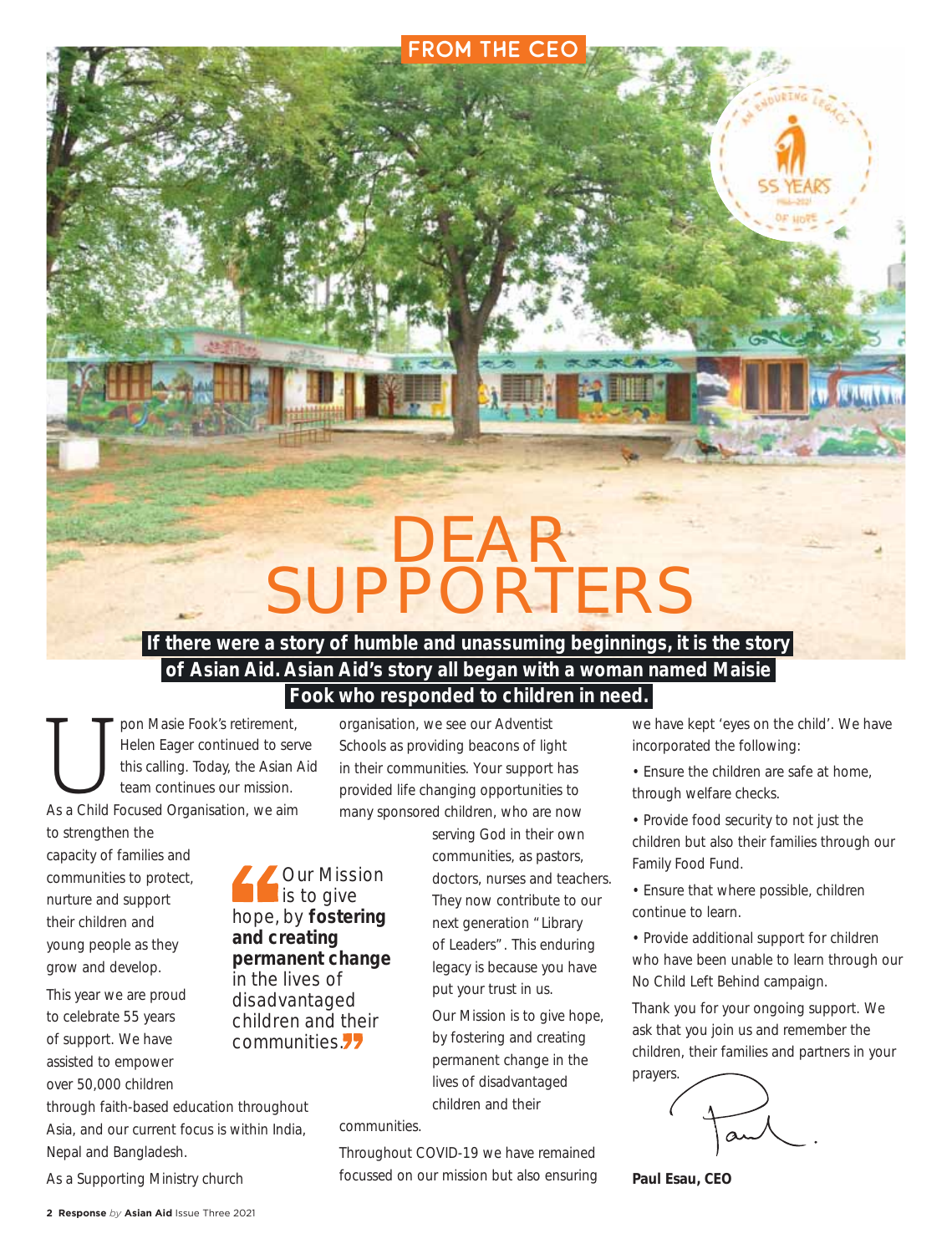## **RAJU BHANDARI** Found Safety in Our

Adventist School



 **Raju Bhandari comes from the northern part of Nepal, near the Tibetan border. Raju's mother died when he was four, and his brother was only two.** 

Raju said that he would **never leave the circle of safety he had found** in our Adventist school.<sup>77</sup>

school.

Raju is now working towards a Master's degree in education. He is now a teacher in another of our Adventist schools in Nepal, and has been a great asset. When he was doing his studies, he was asked if he still needed some support from his sponsor. He

replied, "Not anymore, instead, I must help my sponsor now, if possible!" He is happily married now, and is ever grateful to his sponsor for the support for all these years.

All the students and teachers have a special respect and regards for Raju, and especially enjoy the interesting sermons he shares with the children. In August, he will have a child of his own, and the circle of safety and blessing will carry on.

Is father left both of them under<br>the care of his older brother and<br>went to India. His uncle was kind<br>enough to bring both the boys<br>to Kathmandu, where the family started a the care of his older brother and went to India. His uncle was kind enough to bring both the boys small tea shop in a rented room, just in front of our Adventist school in Kathmandu.

He and his brother spent their days washing the dishes in the shop. They both used to look longingly at the school gate, when other children came in happily, laughing, holding their parents'/friends' hands. They used to watch the school assembly, sometimes climbing the wall, or peeking through the holes! Washing dishes in the cold freezing water in winter turned their hands almost black. When our Partner

staff saw Raju's small hands washing dishes bigger than his size, they asked him to join school. Raju was overjoyed for the support all those years..

When he was in Grade 9, he decided to quit studying and went to work as a labourer unloading goods. He returned in a few weeks, and said that he would never leave the circle of safety he had found in our Adventist school. He described his experience of seeing boys where he worked drinking, doing drugs and fighting, and encouraged all the students in the hostel to stay in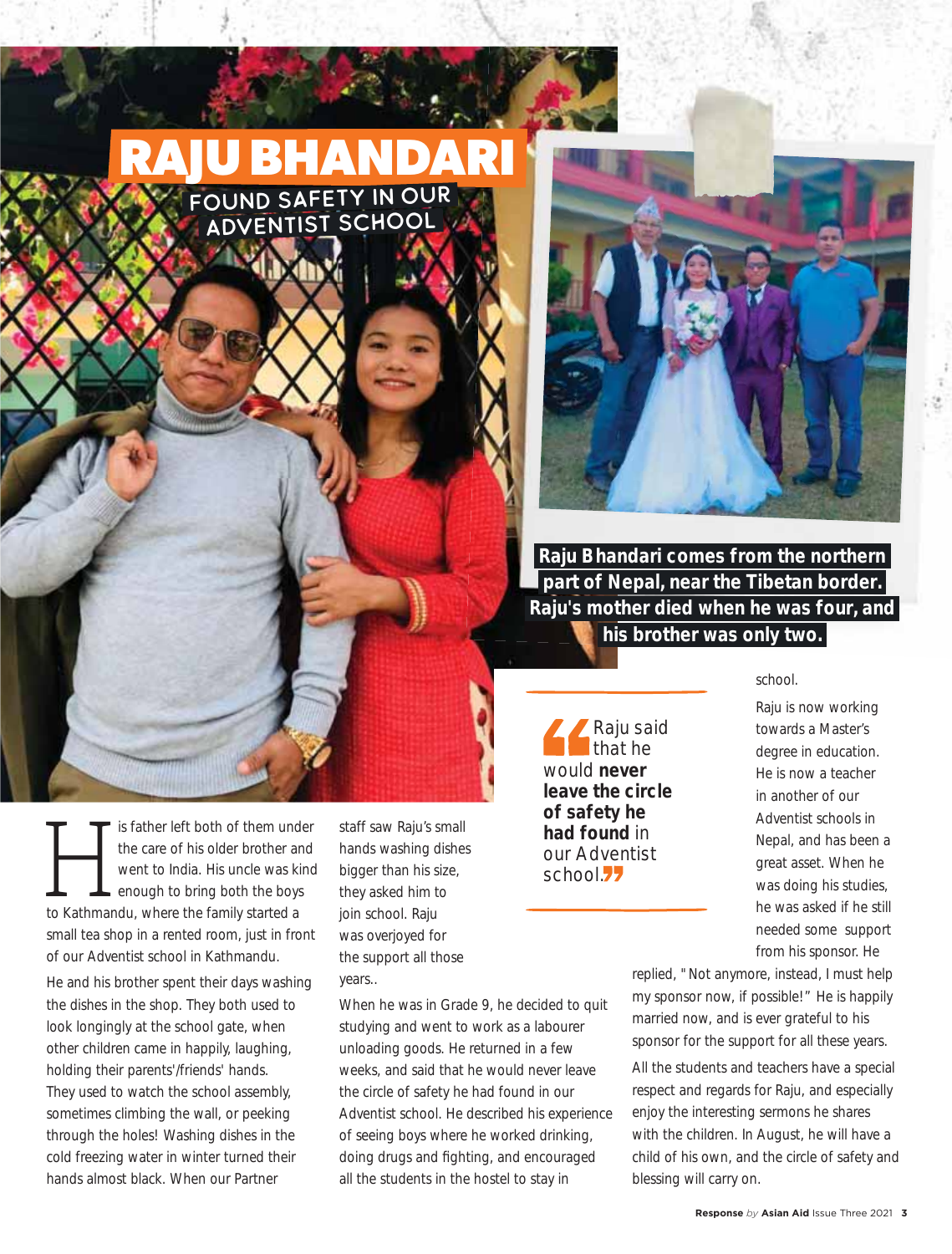

**Suma is a lovely little girl. Her father works in maintenance and her mother is a cook. Suma is in grade four at one of our Adventist Pre-Seminary primary schools.**



Suma is very caring of others and wants to continue her studies and become a nurse in the future.

The to COVID-19, she has not had physical classes but has been learning online with h<br>teachers' guidance. She loves to learn abo<br>new things. She studies hard and loves he<br>Adventist school. classes but has been learning online with her teachers' guidance. She loves to learn about new things. She studies hard and loves her Adventist school.

Besides her studies, she helps her mum with household chores like sweeping, as well as washing and cutting vegetables. They live in a rented, single room house. She is very diligent in both her studies and at home. Her little sister, Rima, is in kindy. Suma helps her study and also helps take care of her so her mum can work as a cook.

Suma's parents appreciated the family's food packages and financial assistance during COVID-19 lockdown. They are so thankful to their sponsor and Asian Aid.

Suma is very caring of others and wants to continue her studies and become a nurse in the future. Through supporters like you, we can help turn her dreams, and others, into reality.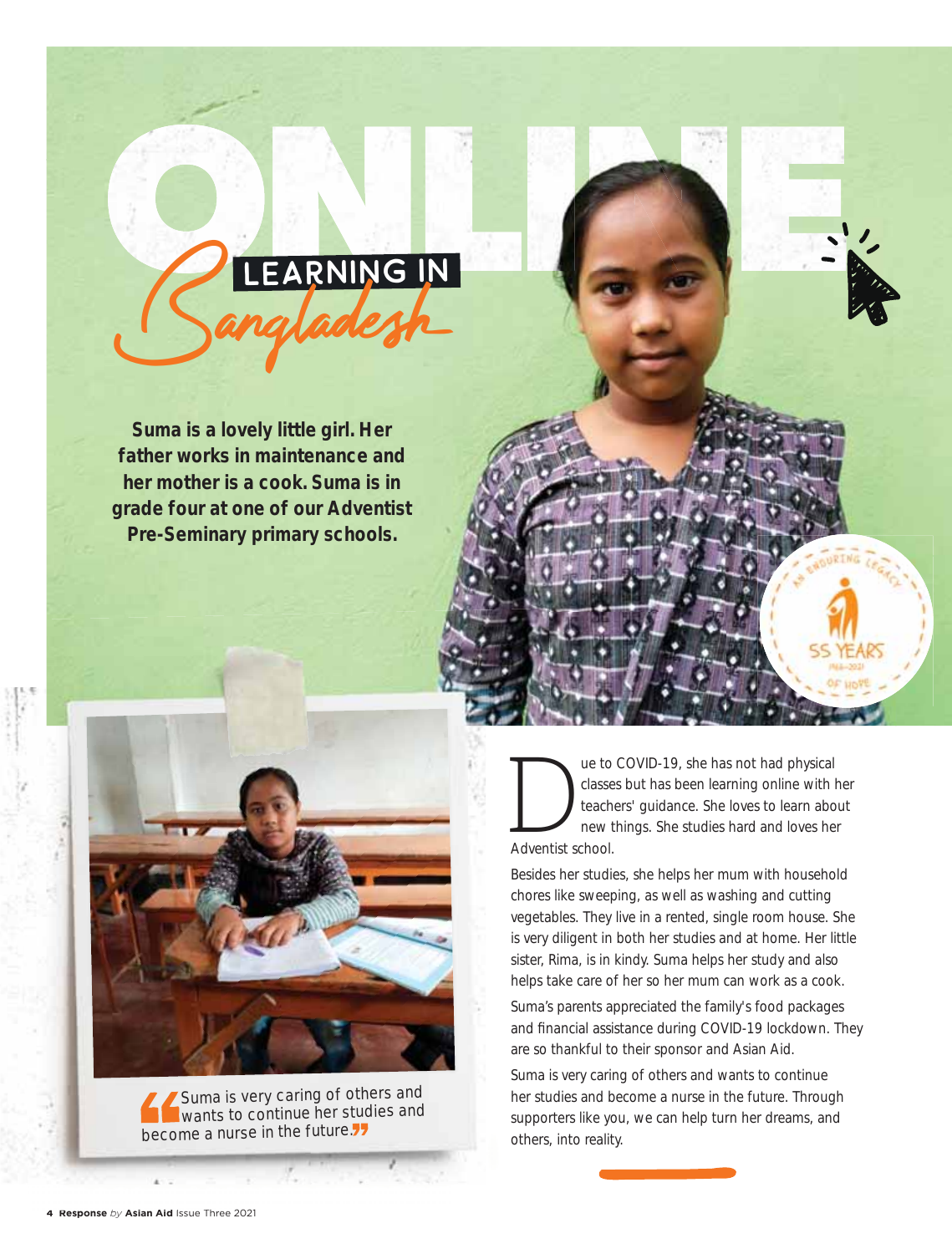# Kiran:

"God provided food and necessary goods for us every day. Just like Prophet Elisha's story. The biggest gift for me is that they (my sponsor) have cared for me like their own child and accepted me as a part of their family. I will forever be grateful to them. Here I'm not only educated mentally but also physically, socially and spiritually. Thank you for taking the time out of your life to sponsor me, your generosity has not gone unappreciated."





 **Sarojini is in Grade 9 at one of our Seventh-Day Adventist English Schools in India. She is a good student, and works hard to score good results in her final exam.** 

## **HELPED SAROJINI** Adventist Education

Fer favourite subject<br>
is biology. She enjoys<br>
dancing and acting. Where<br>
she wants to be a nurse and serve in is biology. She enjoys dancing and acting. When she completes her studies her village because they do not have a hospital.

After completing her 8th grade exams in March 2020, she had gone home for holidays when lockdown hit. Her family lives in a simple mud-walled thatched-roof house in a remote village in North-east India. Her father, a farmer, does not produce enough for the family to survive so supplements his income as a daily wage labourer. Sarojini's mother is a housewife but also works as a labourer when required.

During lockdown, Sarojini's sister, who studies at another boarding school, was stuck at school and her

mother who was away working couldn't return home. They were all worried and struggled to meet basic necessities.

Her God-send was her Adventist school whose teachers provided both mental and spiritual support. "During the pandemic the school was very concerned about our education as well as our well-being, and started online classes," Sarojini says. Despite poor internet connection, she was diligent in attending the online classes. "I missed school and boarding-life," she recalls.

She adds, "I thank my loving sponsor from the bottom of my heart for all the help I have been receiving. I cannot pay back anything to my sponsor for their selfless sacrifice for me."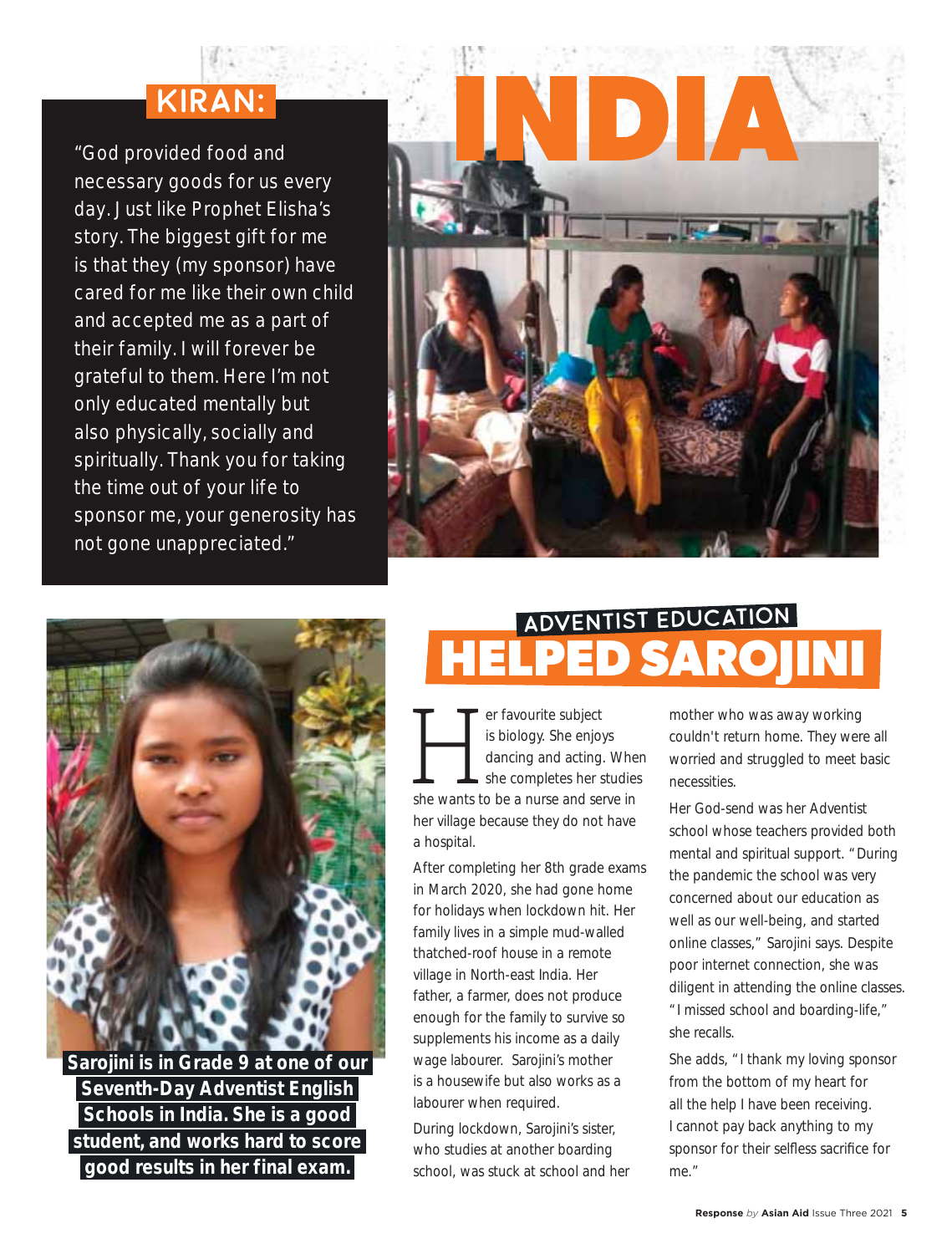"It has been a great privilege for us since 1972 to support many wonderful children through Asian Aid, and they in turn being a blessing in their area of service for God - "the ripple effect" for God's honour and glory. Thank you Asian Aid, May God continue to bless your work."

*David and Yonnie Willis Donor for 49 years*







"It has been a pleasure working with Asian Aid to educate young people and help women in Nepal." *Calvyn & Dawn Townend Donor for 47 years*



"It has been a privilege for me to be able to provide and see them leave primary school and go on to further education."

*Audrey Fischer Donor for 48 years*



### **UPCOMING EVENTS**

North Pine Adventist School Chapel *7th September 2021*

Rosewood Seventh – Day Adventist Church Service *11th September 2021*

Border Christian School Chapel *14th October, 2021*

Lilydale Adventist School **Anniversary** *16th October, 2021*



We love sharing our mission. We have recently completed chapel services at Blue Hills and Kempsey, popping in to visit the Adventist Op-shop in Lismore while we were there. We were also privileged to share worship at Wahroonga.



Avondale University College of Nursing, Sydney Adventist Hospital Campus - 2nd March, 2021



Kempsey Adventist School Primary Chapel – 28th May, 2021



Blue Hills Adventist School Primary and High School Chapel - 27th April, 2021



Grey Nomads Super Sunday – 9th May, 2021

We are heading to Brisbane in September and Melbourne in October. If you would like us to visit your Church or School, contact the office on (61) 02 6586 4250 or contact@asianaid.org.au.



### **LEAVE A LEGACY OF HOPE**

Creating or updating your Will gives you peace of mind now and for the future. After providing for your family, friends and church, you may consider leaving a bequest in your Will to Asian Aid, knowing your legacy will influence future generations and continue to fulfil God's plan for those in need.



 **BECOME A MEMBER** 

If you would like to become more involved in our work, you can become a Member of Asian Aid. For a small yearly payment, you have the opportunity to vote for the Board.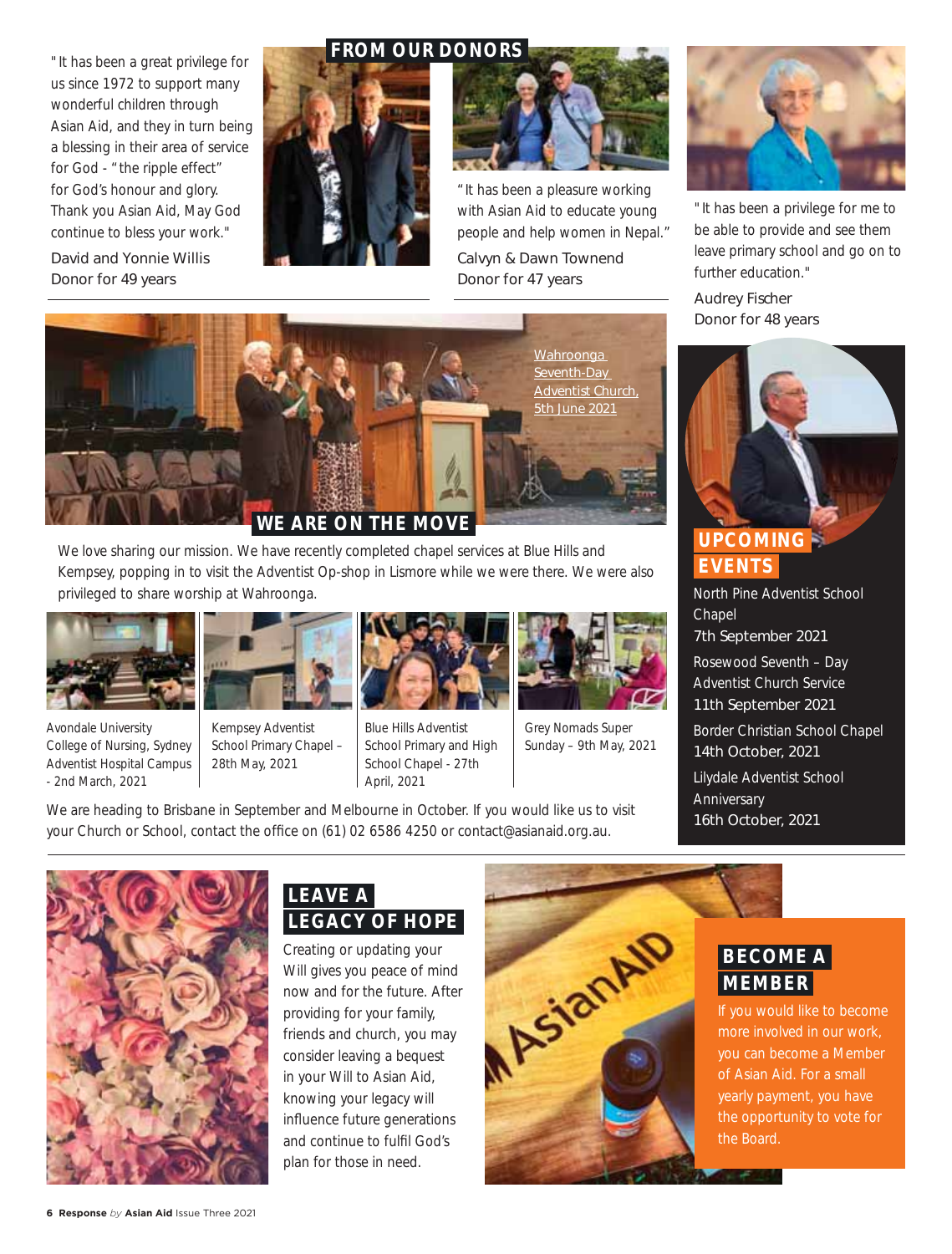With the world changing so rapidly and the needs of our children along WITH IT, WE ARE DOING OUR BEST TO CHANNEL FUNDS TO WHERE THE NEED IS MOST required, and where our children would be best benefitted.

## Covid Relief

**You will have no doubt been saddened by the recent news of how India and Nepal have been impacted by the fourth wave of COVID-19.** So unfortunately with many schools being closed and communities going back into lockdown again, we want to mitigate the risks to our sponsored children, their families and communities. Your support will help our Partners ensure learning resources are available for students across our program, and allow our communitybased programs to operate in a COVID-safe way.





# **FOOD FUND**

**Our Family Food Fund provided food security for families struggling to put food on the table during the pandemic.** 

Moving forward, we are incorporating into our Programs tools to improve nutritional outcomes for children and their families. Your support of \$40 per month will help improve diets and create sustainable options for families across all our Programs.

## **ENTIST EDUCATION ND COMMUNITIES**

**You can help us increase the quality of life of children that attend our Adventist schools by improving their school and families' circumstances.** Your donations go to improving educational resources, establishing child clubs, raising child rights awareness, teacher training and livelihood training for parents so children and the wider community are benefitted.





## NO CHILD LEFT **BE**

**We are excited to see our children returning to schools,**  but in many instances additional support for both a child and their family may be required because they have been identified from our welfare checks as being at a higher risk of not returning to school post-COVID. You can help us to ensure that no child loses their chance of an education.